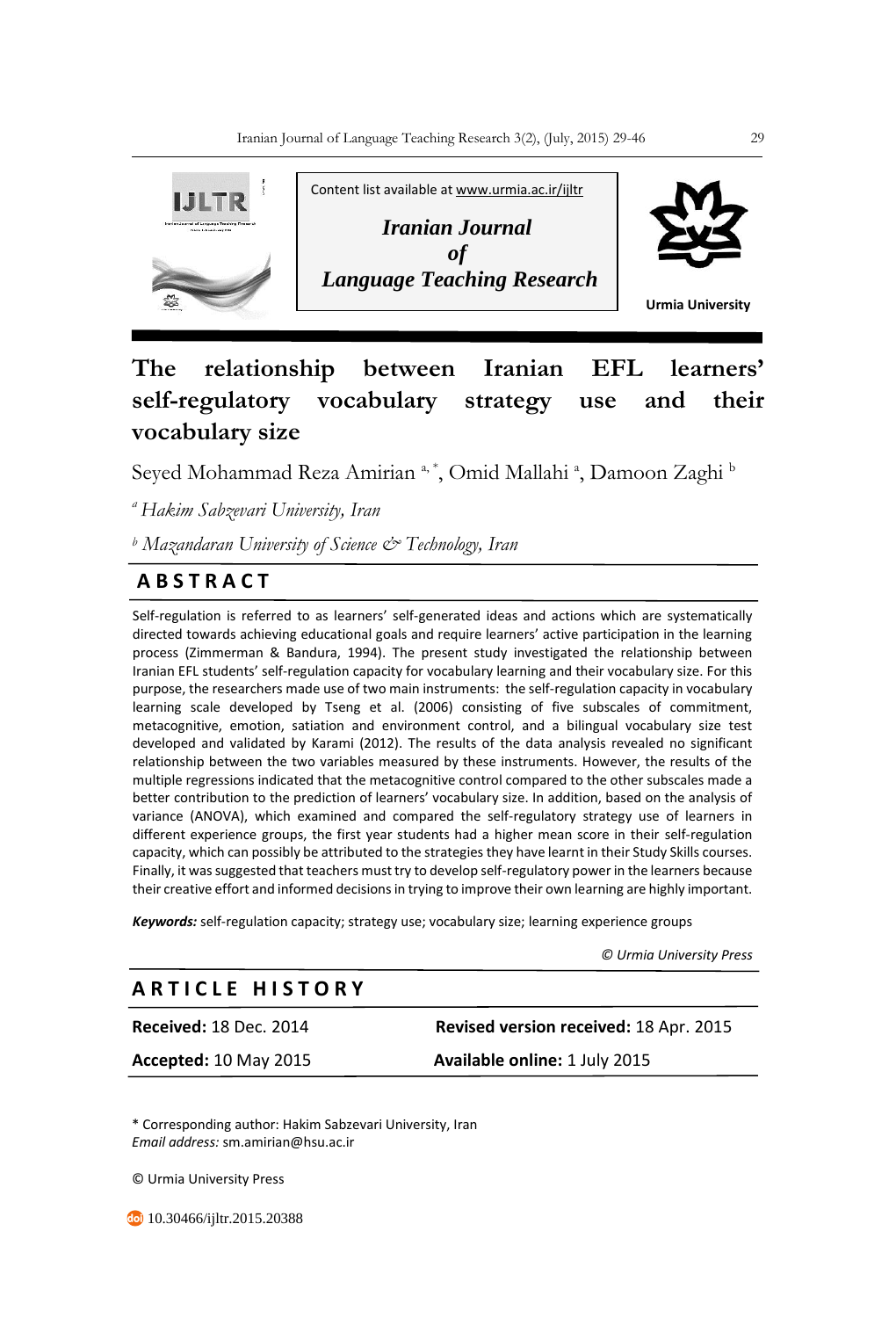### **Introduction**

Learning a language involves gaining control in and the development of different skills (namely, reading, writing, listening and speaking). Whatever the focus of any instructional program, two features are highly essential to the process of acquiring and using language: vocabulary and grammar (Celce-Murcia, 2001). It is worth mentioning that compared to other aspects of language, vocabulary was initially considered peripheral to the main purpose of target language teaching and was left to a position of secondary importance (Celce-Murcia, 2001; DeCarrico, 2001; Nunan, 2001; Richards & Renandya, 2002; Swan, 2002). However, the emergence of communicative approach to language teaching, advances in the study of lexicon and psycholinguistically-oriented researches about the role of mental lexicon and nature of vocabulary acquisition have led to a kind of renewal and re-thinking of the roles and functions of vocabulary in language pedagogy (Lai, 2005).

In addition, due to the attempts and works published by some prominent figures in the field of language acquisition (e.g., Nation, 1990; Read, 2000; Schmitt, 2000; Singleton, 1999), vocabulary has gained some importance. Hunt and Beglar (2005) believe that due to the importance and significant role of lexicon in aural language processing, speech production, reading and writing, the increased emphasis and interest in the lexicon and researching its various dimensions are highly warranted. Likewise, language teachers have also become more aware of and informed about the indispensable role of lexicon in language learning and effective communication and, hence, have devoted more time and conscious effort to delivering effective instruction on this aspect of language.

Therefore, nowadays vocabulary is considered as one of the basic components of language learning and since lexical items carry the basic information, deficiencies in this aspect of knowledge may affect learners' communication skills (Nation, 2001). In the same vein, Richards and Renandya (2002) considered vocabulary as the key component of language proficiency which can create a foundation for the efficient learning of listening, speaking and writing and deficiencies in this aspect of language may lead to a feeling of incompetence in the learners and may discourage them from learning the language. Therefore, words are recognized as one of the most important aspects of language competence and their acquisition is highly essential for the improvement of the receptive and productive language skills since it is believed that communication doesn't occur without having enough vocabulary.

For most of the researchers, vocabulary knowledge is not a single but a multidimensional and complex construct that involves understanding of a variety of word knowledge and aspects such as meaning, form, register and collocation (e.g., Nation, 2001; Read, 2000). Nation (1990, as cited in Yamamoto, 2014) elaborated upon three main dimensions of lexical competence which are further explicated by nine components: "form (spoken form, written, and word parts), meaning (form and meaning, concept and referents, and associations), and use (grammatical functions, collocations, and constraints on use)" (p. 233). Other researchers in the field of lexical competence investigation have proposed a verity of frameworks to examine lexical knowledge (e.g., Henriksen, 1999; Read 2000; Read & Chapelle, 2001). For instance, based on Henriksen's model, three most central aspects of lexical knowledge are: size (the average number of words a person knows), depth (the quality of their understanding and knowing various associations) and mastery (how well they are comprehended or actively produced). In another framework, Bogaards (2000) has considered word knowledge as having six aspects: (1) form (spoken and/or written), (2) meaning, (3) morphology (derivation and compounding), (4) syntax, (5) collocates, and (6) discourse.

Traditionally, some L2 vocabulary researchers have focused on the intentional (e.g., explicit instruction or memorization) and incidental (e.g., from reading texts) acquisition of lexical items (Hulstijn, Hollander, & Greidanus, 1996). Some experimental studies have been conducted which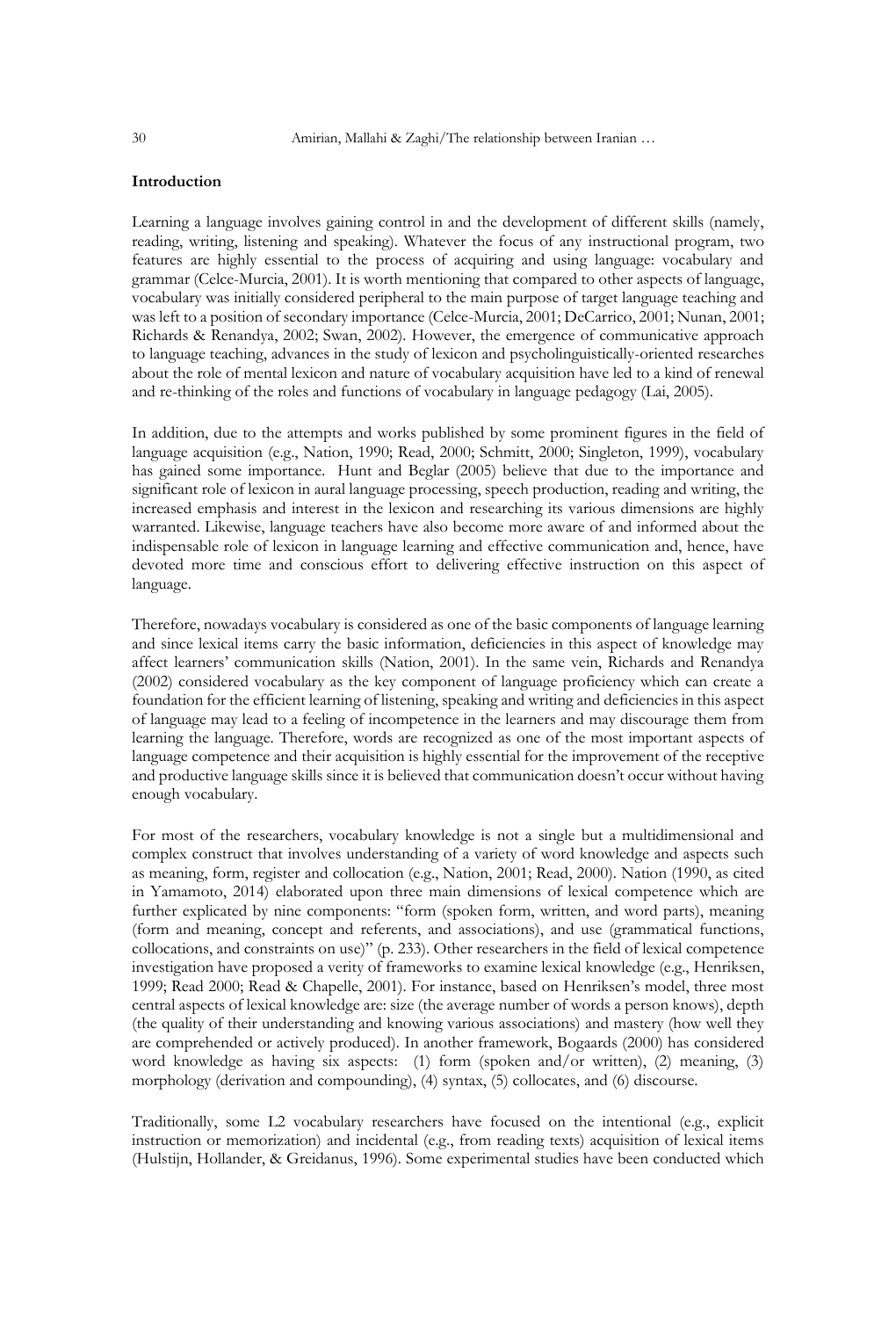have compared L2 receptive and productive vocabulary growth in different learning contexts (e.g., Lee & Muncie, 2006; Paribakht & Wesche, 1997). Another approach adopted by some scholars is examining the self-reported learning strategies of learners with regard to their vocabulary learning experience and trying to establish the link between the vocabulary learning processes and the learning outcomes measured in terms of general competence or vocabulary size (e.g., Fan, 2003; Gu, 2003; Gu & Johnson, 1996; Kojic-Sabo & Lightbown, 1999; Lawson & Hogben, 1996). In fact, most of these researchers have tried to investigate how the learners' strategy use can contribute to or enhance their vocabulary knowledge or general language proficiency. They have reached an attested finding that different levels of vocabulary acquisition in the learners can be attributed to the application of a cluster of certain cognitive and metacognitive regulation strategies (Ma, 2013). Due to the importance of technology and web-based devices in facilitating the acquisition of various language skills and components, some researchers have explored the potentials of Computer Assisted Language Learning (CALL) to provide immediate, individualized and contextualized materials and feedback for the acquisition and long-term retention of vocabulary items (Heilman et al., 2010; Hirschel & Fritz, 2013; Juffs & Friedline, 2014; Zapata & Sagarra, 2007).

To trace the development of and elaborate more on the concept of strategy use in learning, it can be asserted that due to the movements away from teacher-centered approaches to language teaching, more attention has been directed towards the individual learners' endeavors as a more determining factor accounting for success in their learning. Rubin (1975) and Stern (1975) are two of the earliest researchers who advocated the learner-centered approaches to learning and emphasized the facilitative role of employing language learning strategies in enhancing the quality of students' learning. O'Malley and Chamot (1990) define learning strategies as "special thoughts or behaviors that individuals use to help them comprehend, learn, or retain new information" (p. 1). However, Schmitt (2010) believes that it is the creative effort of learners while engaged in the learning process and their self-regulatory capacity that enable us to pass judgment and consider them as good language learners with a repertoire of strategies or not. The concept of self-regulation is in line with the idea of autonomy and autonomous learners who attempt to develop independent capacity for learning. In most of the studies conducted in domain of vocabulary learning strategies, the emphasis has been upon cognitive strategies and less attention is directed towards metacognitive and affective factors; however, self-regulated learning emphasizes the essential links between learners' motivational beliefs and the cognitive and metacognitive strategies they apply (Duckworth, Akerman, MacGregor, Salter, & Vorhaus, 2009).Self-regulation capacity is a concept which is broader than learning strategies and encompasses a variety of initiatives and actions on the part of learners. Accordingly, the present study attempts to investigate whether learners' selfregulation capacity in vocabulary learning is a determining factor in accounting for their vocabulary size (which refers to the number of words that language learners at a particular proficiency level may know) or not.

#### **Literature review**

#### *Theoretical background*

It is generally believed that learner-related variables, especially the use of learning strategies, can enhance the effectiveness of students' performance on the educational tasks and can lead to success in language learning. According to Oxford's (1990) ideas, "…learning strategies are operations employed by the learner to make learning easier, faster, more enjoyable, more self-directed, more effective, and more transferable to new situations" (p. 8). The majority of the works conducted in the domain of learning strategies have had practical goals such as finding ways to empower and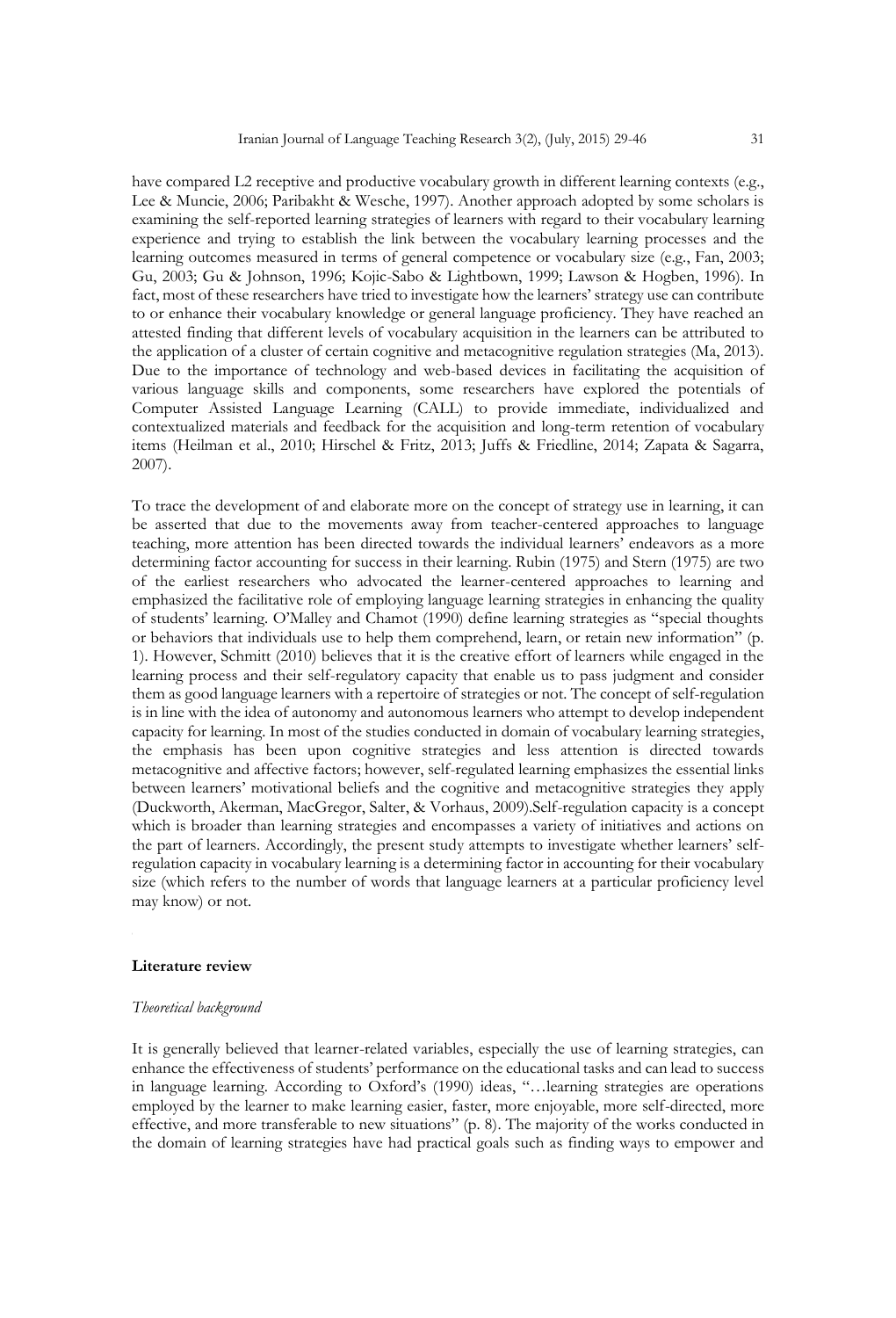make the learners more self-directed and independent in their learning process (Tseng, Dornyei & Schmitt, 2006). In fact, these researchers have suggested that internalization of a repertoire of learning strategies can facilitate the learning process and possibly lead to higher language proficiency.

However, some scholars have questioned the validity of such conclusions and have pointed to the fact that the research conducted under the umbrella term of language learning strategies suffers from a number of problems which stem from either fuzziness of definitions of the terms used (e.g., diverse conceptualizations of 'learning strategies') or inherent psychometric characteristics of the assessment instruments (i.e., how to operationalize and measure the constructs) which are applied to collect the necessary data (e.g., Dörnyei & Skehan, 2003; Ellis, 2008). As a result, in spite of having a positive attitude towards the term 'strategic learning', the term learning strategy is frowned upon and rarely appears in the current research publications. Accordingly, Tseng et al (2006), based on the notion of self-regulation, have outlined and elaborated upon a new approach in conceptualizing and assessing strategic learning which emphasizes "the importance of the learners' innate self-regulatory capacity that fuels their efforts to search for and then apply personalized strategic learning mechanisms" (p. 79). In fact, because of lack of theoretical clarification about the concept and nature of language learning strategies, research on self-regulation capacity for learning has gained importance (Dörnyei, 2005). The main justification for conducting research on selfregulated learning has been shedding lights on the learners' personal initiatives, resourcefulness, persistence and sense of responsibility and the main concern is how and why the learners select and use particular strategies (Zimmerman & Schunk, 2001).

Self-regulation refers to learners' self-generated ideas and actions which are systematically directed towards achieving educational goals and require learners' active participation in the learning process (Zimmerman & Bandura, 1994). This concept is broader in nature and encompasses learning strategies and other related micro-processes such as goal setting, strategic planning, selfmotivational beliefs (self-efficacy), evaluation and self-reflection, receiving and processing feedback, and establishing a congenial environment. In order to accurately and appropriately operationalize and measure this new concept, Tseng et al. (2006) have developed a new system consisting of five facets: *commitment control* which helps learners preserve and enhance their original goal commitment; *metacognitive control* that assists the learners in monitoring their concentration and reducing any inhibiting factors; *satiation control* which avoids boredom and adds interests to the task; *emotion control* which is related to the management of emotional states or moods and *environment control* which helps the learner control negative environmental influences.

Self-regulation is considered as an aptitude which is improvable and can be influenced by experience and instruction (Winne, 1996). The studies which have examined the relationship between the learners' self-regulatory behavior and their achievement in various domains of learning (e.g., Hong, Pang & Rowell, 2009; Kitsantas, Steen, & Huie, 2009; Kozlowski& Bell, 2006; Oettingen, Honig, & Collwitzer, 2000; Young, 2005) have found a positive relationship between these two constructs. More specifically, it has been determined that academically self-regulated learners and students are "independent in their studies, diligent in listening inside the classroom, focused on doing their task inside the classroom, get high scores in tests, able to recall teacher's instruction and facts lectured in class, and submit quality work" (Magno, 2011, p. 56). In the same vein, it is believed that "learners' previous learning experience can have an effect on the developmental level of self-regulating capacity….and the magnitude of self-regulating capacity will depend on the instigation of the initial appraisal of vocabulary learning experience, with its related motivational state" (Tseng & Schmitt, 2008, p. 362). In addition, researchers maintain that selfregulation capacity has a mediating role between initial motivation and strategy use and can directly affect the learners' strategy use. In order to target the learner trait of self-regulation, as a construct deriving from the field of educational psychology, and to increase the validity of the construct, Tseng et al. (2006) developed a self-regulatory scale situated in the domain of vocabulary (the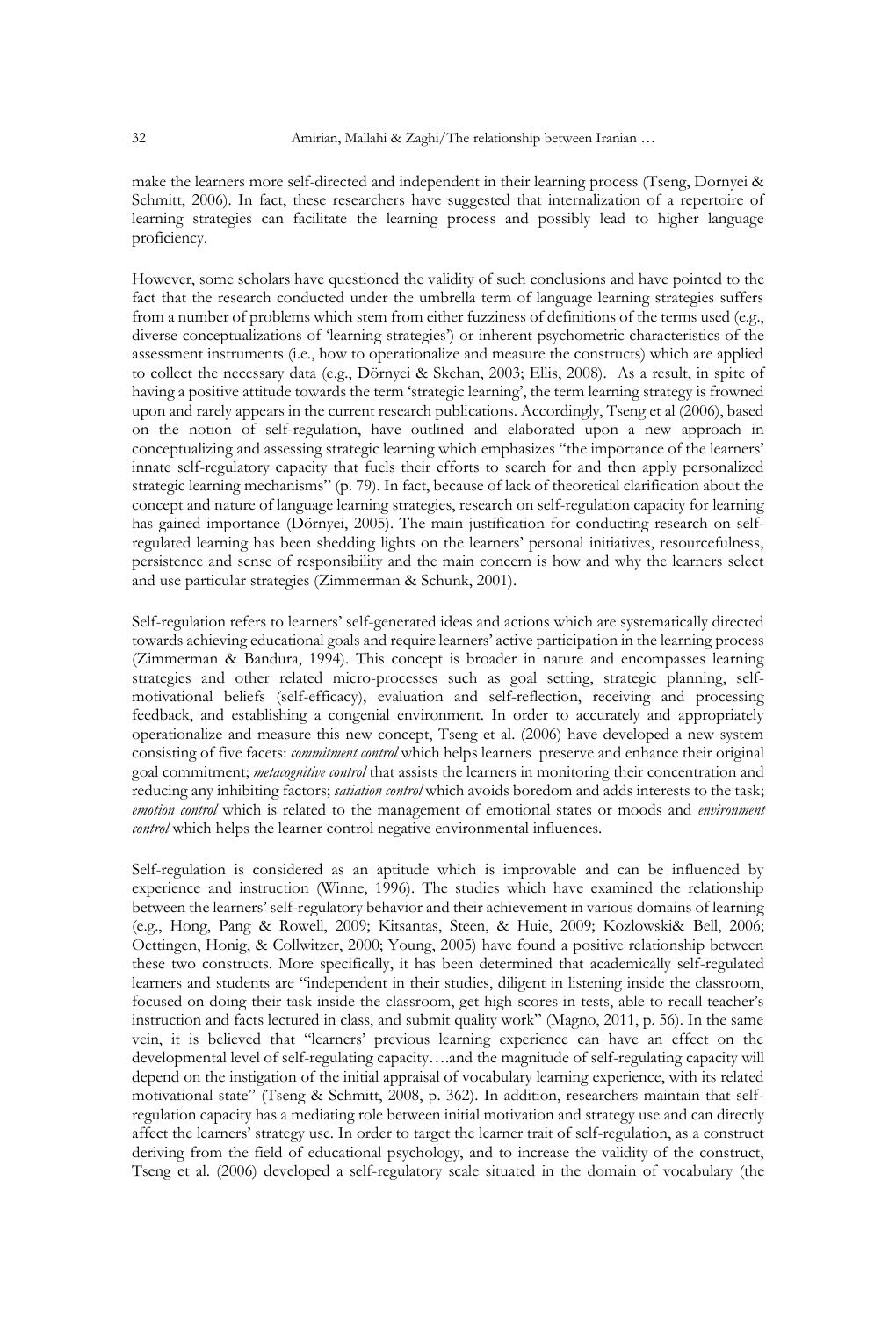detailed explanation is provided below). This instrument is used in the current study to investigate the issues of concern by the researchers.

#### *Related studies on vocabulary learning strategies*

In the past decades, a great number of scholars have investigated and elaborated upon the concept of language learning strategies (e.g., Cohen, 2002; Lan & Oxford, 2003; Macaro, 2001; MacIntyre, 1994; Nunan, 1997; O'Malley & Chamot, 1990; Oxford, 1996). Vocabulary learning strategies are considered a subset of general learning strategies and a number of scholars have investigated this issue in their studies. For example, Gu and Johnson (1996) conducted a large-scale study investigating Chinese university learners' vocabulary learning strategies. The researchers correlated the responses of 850 sophomore non-English majors to a vocabulary strategy questionnaire with their performance on a vocabulary size test and a general proficiency measure. They found significant positive correlations between metacognitive strategies and the two test scores. Gu and Johnson suggested that "students would benefit more if they aimed at learning the language skills rather than just remembering English equivalents of all Chinese words" (p. 659). In a rather similar study, Schmitt (1997) explored the vocabulary learning strategies of 600 Japanese learners from four different age levels through using questionnaire. Three strategies which were used with higher frequency were bilingual dictionary use, verbal and written repetitions. In addition, Wen and Johnson (1997) examined the relationship between a number of learner variables and their vocabulary learning strategies. The findings of the study revealed that the students use psycholinguistic (memory and cognitive) and metacognitive strategies very often. Similarly, Zhang (2001) found that the graduate students use these strategies more frequently than other learners.

It has also been found that learners who consciously use learning strategies and monitor their performance perform better than those who are less cognizant to do so (e.g., Coxhead, 2006; Nyikos & Fan, 2007). The literature has also revealed that the choice and use of vocabulary learning strategies largely depend on a variety of factors such as the learning environment, culture and gender (Jiang & Smith, 2009; Mizumoto, 2010; Nakamura, 2002; Nyikos & Fan, 2007). It has also been reported that "not only did successful learners use a variety of strategies, but they also took a structured approach by engaging in self-initiated learning activities, keeping records of new words, and reviewing them" (Yamamoto, 2014, p. 233). Teachers' methods of instruction, which are the reflection of general language policies, are also believed to affect learners' strategic behavior (Jiang & Smith, 2009).

As for the studies conducted in Iranian contexts, Zarafshan (2002) attempted to identify the reason underlying Iranian EFL learners' reluctance for using metacognitive strategies. He found that opportunities for using such strategies are not provided in educational institutions and the established curriculum does not promote collaborative and social learning needed for social strategies and the instructional programs are formal and teacher-centered. Therefore, in such contexts psycholinguistic (cognitive and memory) strategies were most preferred by the learners. The same finding was achieved by Sarani and Kafipour (2008) who considered psycholinguistic strategy as the most frequently used strategy for the purpose of retaining new words. In another study, Hamzah, Kafipour and Abdullah (2009) found a positive relationship between the vocabulary learning strategies of Iranian undergraduate EFL students and their vocabulary size score. The findings of their study also revealed that Iranian EFL learners are medium strategy users and these strategies are learnt in the study skills courses they pass in the initial semesters of their academic studies which aim to assist the learners in enhancing the quality of their learning. Two years later, Kafipour, Yazdi, Soori and Shokrpour (2011), experimenting with a different group of participants, found a similar result (that is, Iranian junior EFL students were medium strategy users) and concluded that the participants needed more training on vocabulary learning strategies to become more familiar with all types of vocabulary learning strategies. In addition, they found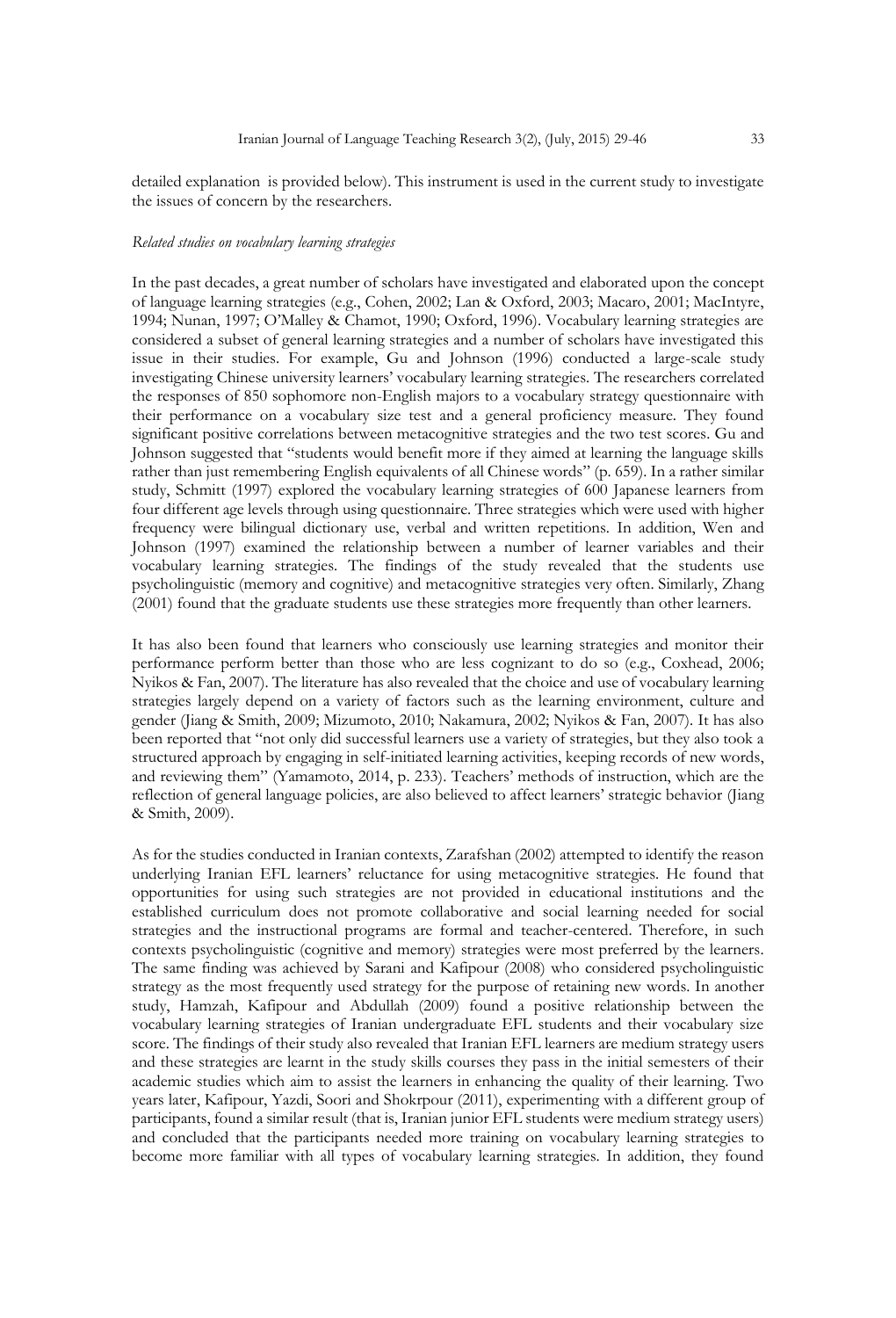significant positive relationship between all vocabulary learning strategies and vocabulary levels of the students. Finally, Rezvani and Pourshahian (2012) explored the relationship between vocabulary learning strategies and vocabulary size of a group of ELT students and found that the learners adequately operated psycholinguistic and metacognitive strategies.

However, since the goal of strategy training is to foster leaner autonomy and empowerment, the construct of self-regulation, which highlights the learners' personal initiatives and resourcefulness, can be a better and more insightful construct to be touched upon and its relationship with various aspects of language learning especially the level of vocabulary knowledge of the learners is to be explored. In addition, since a variety of factors may influence the extent and level of the learners' vocabulary acquisition, their degree of self-awareness, regulatory action and control over these factors can be a more determining factor in accounting for their success or failure than mere focusing upon the construct of strategy use which is considered as a subset of the learners' regulative behavior. Therefore, examining the studies conducted on the learners' self-regulatory behavior in vocabulary learning and designing new studies to fill the lacunae in the literature on this aspect of learning are highly warranted.

#### *Related studies on self-regulation and vocabulary learning*

Since the introduction and entrance of self-regulation construct in the domain of vocabulary learning (Tseng, et al., 2006), some researchers have started to (experimentally) examine the possible relevance of these two constructs to each other. For example, Ma Ping and Siraj (2012) examined the use of self-regulated learning strategies and motivational beliefs for vocabulary learning of 38 pre-university Chinese EFL learners. They interpreted the results of the study by having this idea in mind that "strategy use and self-efficacy are the crucial elements for defining self-regulated learners" (p. 1211). Accordingly, they suggested that there is a pressing need to enhance the Chinese EFL learners' self-regulation in vocabulary learning through strategy instruction. Furthermore, Zarei and Hatami (2012) investigated the relationship between 250 Iranian EFL college students' self-regulated learning competence and their vocabulary knowledge and reading comprehension. After administering the intended tests and questionnaire, they found mixed results in the relationships of various self-regulated learning components, namely, planning, self-checking, effort and self-efficacy, with each other. In addition, they found no significant relationship between self-regulated components and the vocabulary knowledge of the participants.

Moreover, Mizumoto (2013) examined the effects of integrating a self-regulated learning approach on self-efficacy in vocabulary learning. The participants were assigned to a treatment group, which received the intended self-regulatory intervention, and two comparison/control groups. They responded to the items of a self-efficacy in vocabulary learning questionnaire three times and a vocabulary test twice. Multilevel analysis of change was used to examine the trajectories of change in the participants' self-efficacy over time. The students' gain scores in vocabulary tests were also computed to complement the results. The results of the study confirmed a steady increase in the self-efficacy beliefs and vocabulary knowledge of the group which benefited from self-regulatory instruction which was believed that in the long run may help the learners become independent and autonomous in their vocabulary learning.

Hardi (2014), in her Ph.D. dissertation project, investigated more than 400 Hungarian primary school learners' vocabulary learning strategies in the framework of self-regulation and in light of the findings proposed categories of young learners' self-regulated vocabulary learning behavior and identified age-related differences in the use of such strategies. The necessary data were collected using interviews and questionnaires which were complemented by the results of classroom observations. In fact, the researcher wanted to tap into the learners' own perceptions of their learning processes. The results of the study showed that young learners make use of various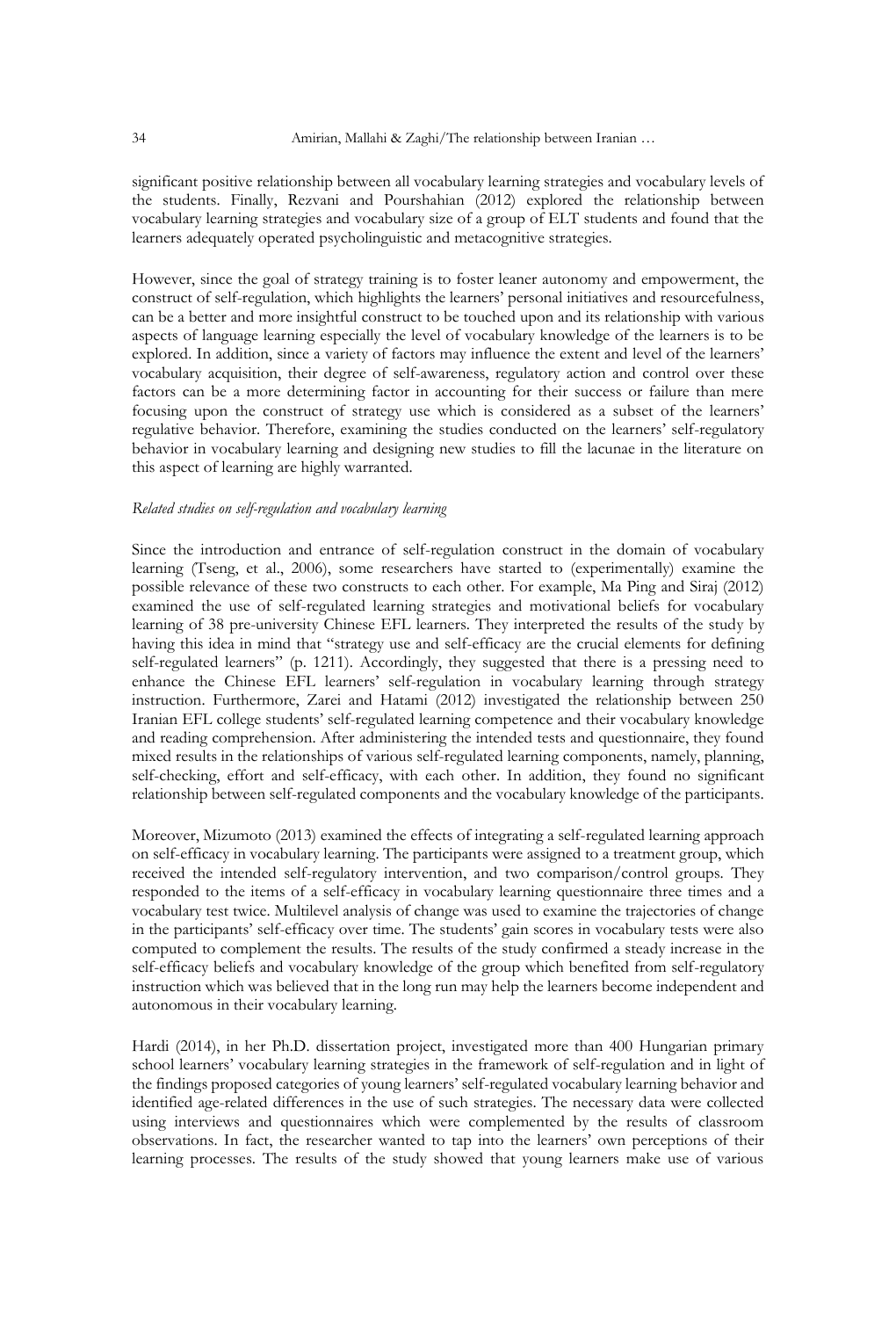vocabulary leaning strategies, are conscious of their endeavors while learning the words and make appropriate and rather efficient use of self-motivational and self-regulatory strategies. She also suggested a variety of useful implications for teachers and teacher trainers as the most important outcomes of her research.

On the whole, many attempts have been made to tap into the nature of vocabulary learning and the associated processes, especially in this case the effects of learners' strategic and self-regulatory behavior, which may be related to vocabulary acquisition or may affect such a process. From the mid-1980s onward, the growth of interest in vocabulary learning and the beliefs in its effectiveness in enhancing successful language learning have led some researchers to investigate this aspect of language more profoundly in their research endeavors. This body of research has also shown that learners' agency in learning process and their self-regulatory capacity can enhance the quality of their learning. Therefore, more research is needed to operationalize the link between vocabulary learning and self-regulation capacity and to explore how the level and differences in the learners' self-regulation capacity may be relevant to or affect different aspects of vocabulary knowledge such as the learners' vocabulary size. In line with this objective, the present study attempts to investigate the self-regulated vocabulary learning behavior of a group of Iranian EFL undergraduate students and its relation to their vocabulary size. More specifically, the research aimed at responding to the following research questions:

- 1. Is there any significant relationship between the self-regulation capacity in vocabulary learning of Iranian EFL learners and their vocabulary size scores?
- 2. How well do the subscales (commitment, metacognitive, emotion and environment control) in the self-regulation capacity framework predict the vocabulary knowledge (vocabulary size) of the learners and which one is the best predictor?
- 3. Is there any significant difference in the self-regulatory strategy use of the learners with different years of academic learning experience?

#### **Method**

#### *Participants and setting*

A convenient sample of ninety (20 males and 70 females) undergraduate students of English language and literature from Hakim Sabzevari University in Iran participated in the study. It is worth-mentioning that over 130 students participated in the study, but due to some problems, especially the existence of some anonymous questionnaire responses and impossibility of matching the responses with the participants' corresponding vocabulary size scores, the researchers could only use the responses of 90 students and include them in the final data analysis. The average age of the participants was about 23 and their proficiency level was from intermediate to advanced. Moreover, based on the years of learning English in the academic context, they were divided into three different experience groups: freshmen (low group), sophomore (mid group) and junior and senior (high group). The main justification behind this categorization is the fact that according to some scholars' ideas, self-regulation is an aptitude that changes and develops as a result of being exposed to instruction and years of learning experience (e.g., Tseng & Schmitt, 2008; Winn 1996). In fact, the researchers wanted to see whether there is a significant difference between these groups of learners in terms of their self-regulation capacity for vocabulary learning or not.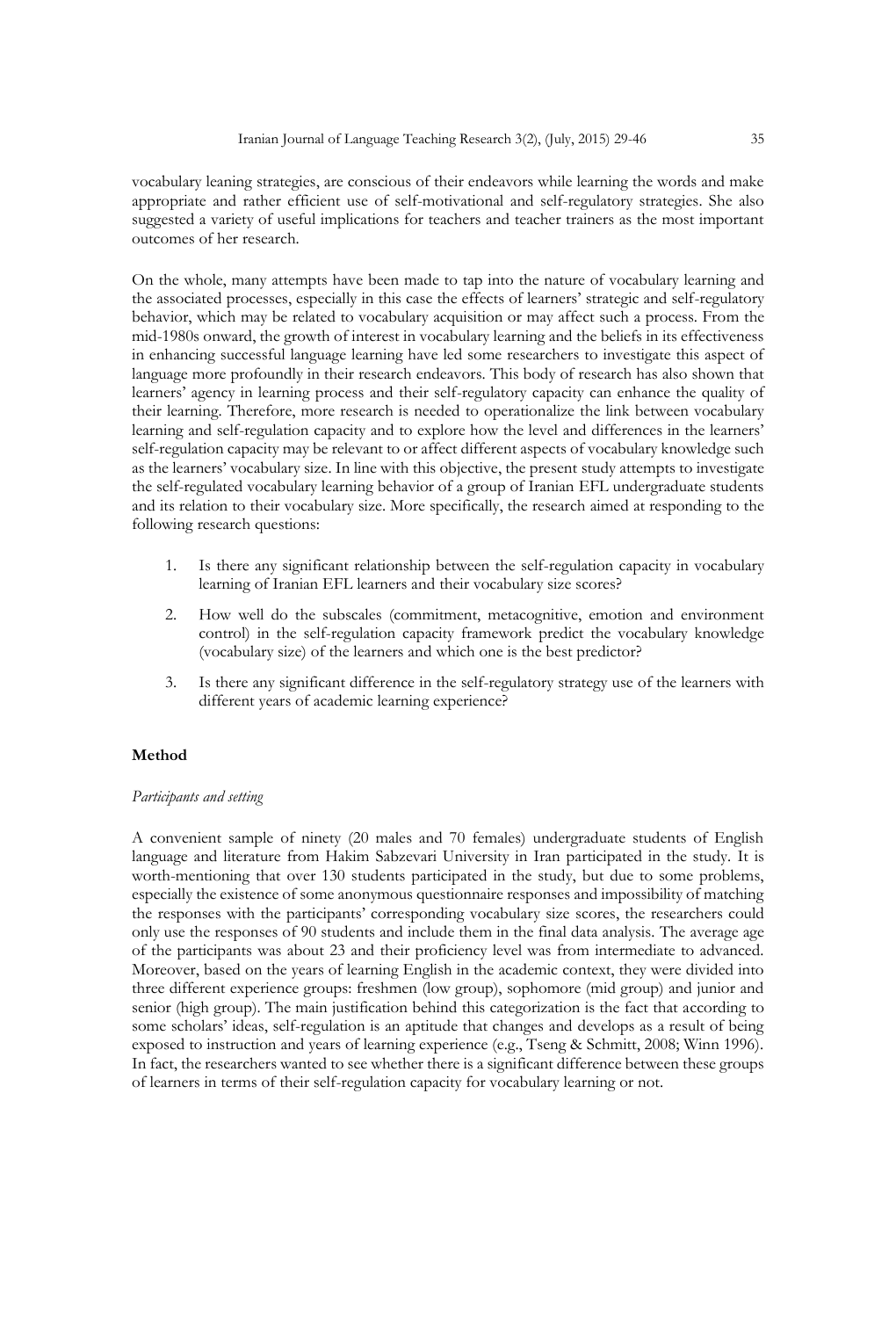#### *Instruments*

Two main instruments were employed by the researchers in order to collect the data required to answer the above research questions. The first instrument was a bilingual Persian version of vocabulary size test developed and validated by Karami (2012). The original test is developed by Nation and Beglar (2007) to measure learners' written receptive word knowledge. This test is based on word family frequency estimates derived from the British National Corpus (BNC) (Nation, 2006). There are a total of 140 multiple-choice items in the test ordered according to the frequency level. The bilingual Persian version of the test is used in the present study because previous research has pointed to the fact that bilingual versions of the vocabulary size test can be more efficient than the monolingual one in assessing the learners' vocabulary knowledge (Nguyen & Nation, 2011).

The second instrument was the self-regulation capacity in vocabulary learning scale (see Appendix A) developed by Tseng et al. (2006), which consisted of five subscales or, more specifically, five facets of control which were elaborated on previously: commitment control, metacognitive control, satiation control, emotion control and environment control. In fact, the scale has been developed based on the theoretical construct of self-regulation developed by Dörnyei (2001). Totally, it contains 20 items which were designed in a way that they could reveal specific trends and inclinations of learners for vocabulary learning. The participants made their responses on a sixpoint Likert-scale ranging from strongly disagree  $(=1)$  to strongly agree  $(=6)$ . The reliability of the scale was estimated and turned out to be .844 Cronbach's Alpha.

#### *Procedure of data collection and analysis*

In order to collect the necessary data, the researchers first administered the vocabulary size test during the class sessions in the University. The students were given no time limit to answer the items and, except for the required instruction with regard to the test, they were not given any help or information while answering the items. Some days later, they filled in the self-regulation capacity in vocabulary learning questionnaire in classrooms, as well. The collected data were scored and analyzed using SPSS 16. More specifically, the patterns of descriptive and inferential statistics (e.g., correlation, multiple regression and ANOVA) were run to explore the relationship between selfregulation capacity and vocabulary size of the learners, the contribution of different self-regulatory subscales to the learners' vocabulary knowledge and, finally, differences in the strategy use of different groups of learners.

#### **Results and discussion**

As was stated, vocabulary knowledge is highly important for performing a broad range of communicative functions and the effectiveness of learners' thinking, comprehension, fluency and communication abilities depends on having a rich and broad lexical knowledge. Besides curriculum designers' and teachers' duty to develop appropriate instructional programs and teaching practices to enhance the students' vocabulary learning endeavors, the students themselves must be equipped with self-regulation skill to take advantage of the activities they engage in. Accordingly, the present paper attempted to tap into this issue and tried to explore Iranian EFL learners' self-regulatory capacity for vocabulary learning. As for responding to the first research question, the relationship between the total self-regulation capacity of the learners (as measured by self-regulation scale) and their vocabulary size scores was investigated using Pearson product-moment correlation coefficient (see Table 1). As the results in Table 1 indicate, there is no significant relationship between the two variables, *r*=.048, *p*=.654>.05. This may mean that, based on the learners' own perception, their self-regulation capacity may not be a determining factor in acquiring vocabulary.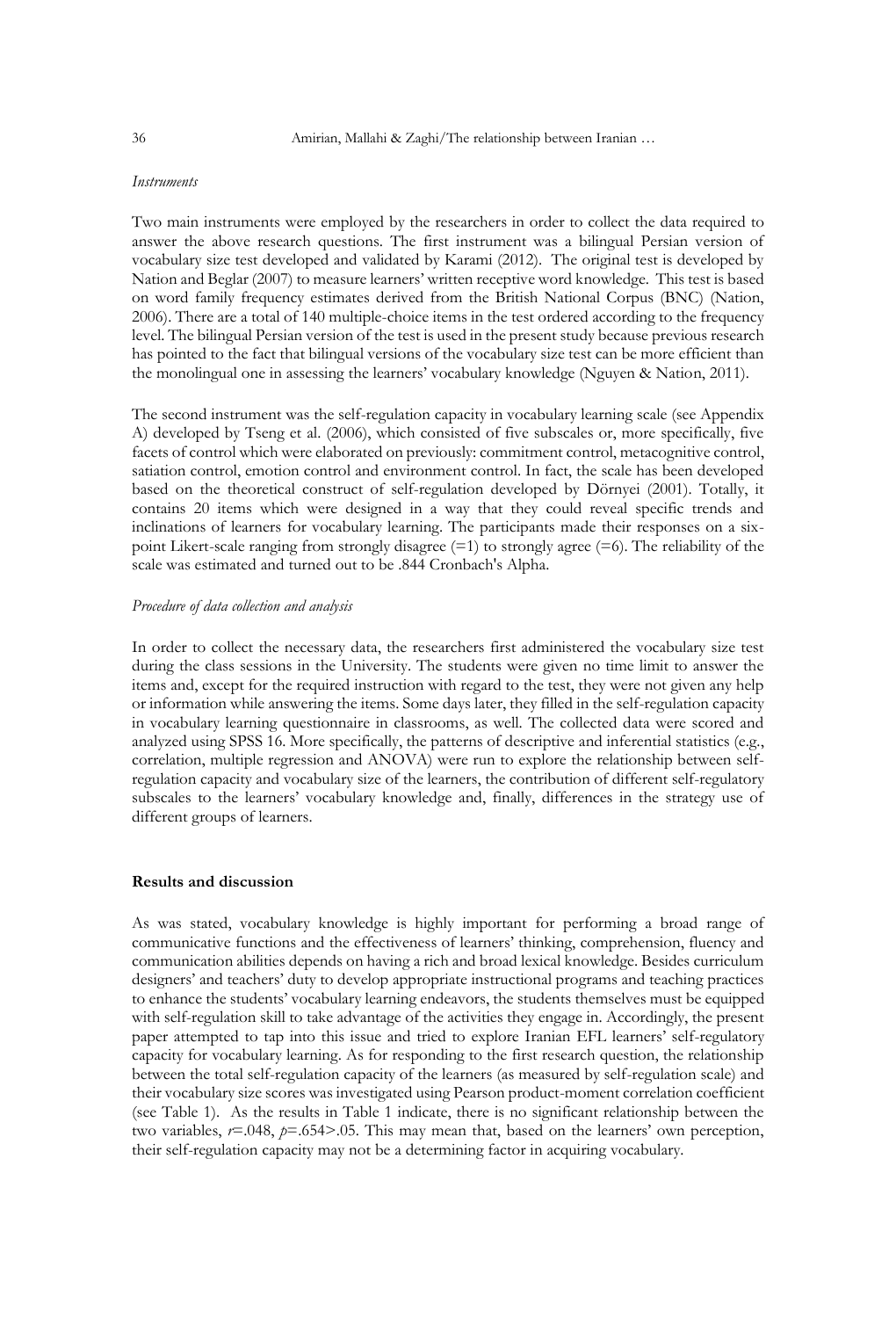Table 1

*Descriptive Statistics and Results of Pearson Correlation Coefficient for Students' Overall Self-Regulation Capacity in Vocabulary Learning and Vocabulary Size Score*

| Variables                          |          | Mean           |       |       | Sig. (two-tailed) |
|------------------------------------|----------|----------------|-------|-------|-------------------|
| Self-Regulation<br>Vocabulary Size | 90<br>90 | 82.68<br>62.10 | 11.52 | . 048 | .654              |

This finding is not in line with many previous studies which have explored the learners' selfregulatory behavior in various domains of learning (e.g., Hong, Pang & Rowell, 2009; Kistantas, Steen, & Huie, 2009; Kozlowski& Bell, 2006; Magno, 2011; Oettingen, Honig, & Collwitzer, 2000; Young, 2005). Although they did not investigate the relationship between self-regulated learning strategies and vocabulary knowledge of the learners, their findings reveal that there is a significant positive relationship between self-regulated learning strategies and learners' achievement. However, it is worth-mentioning that the findings with regard to this issue are rather mixed. For example, in Zarei and Hatami's (2012) study, some components of self-regulation (self–checking and effort) were positively related to their vocabulary knowledge and reading comprehension while others were not. In addition, in Rezvani and Pourshahian's (2012) study, the correlations between the vocabulary strategies and the vocabulary size of the participants were very small and negative. However, Hamzah, Kafipour and Abdullah (2009) found a significant relationship between all vocabulary learning strategies and overall vocabulary level of the students. A number of factors might have contributed to these mixed results. Some of these important factors can be the learning context, cultural differences and the differences in the learners who may choose and use different approaches and strategies for vocabulary learning (Jiang & Smith, 2009; Kojic-Sabo & Lightbown, 1999; Mizumoto, 2010; Nakamura, 2002; Nyikos & Fan, 2007). Likewise, since the participants of the current study were from different backgrounds, possibly had various views about vocabulary learning, had employed a host of different strategies in acquiring the words, had different learning experiences and, more importantly, had different proficiency levels, this finding is rather justified.

The second research question addressed the ability of the five subscales in the self-regulation capacity for vocabulary learning scale to predict Iranian undergraduate EFL learners' vocabulary size. The results presented in Table 2 indicated that none of the subscales can act as a strong predictor of the learners' vocabulary size. However, in spite of not showing a significant result, the metacognitive regulation (*B*=-.489, *Beta*=-.227. *t*=-1.475, *p*>.05) has a better predicting power compared to the rest of the subscales. As was mentioned, metacognitive control, as one dynamic component of self-regulated learning, refers to the first steps taken when trying to get on an action and involves identifying distractions and monitoring of concentration (Tseng et al., 2006). A group of strategy researchers believe that "overall metacognitive control must be present for a mental action to be 'strategic' and that metacognitive strategies are the overarching strategies determining the cognitive strategies the learner will deploy" (Cohen, 2007, p. 32). In addition, Eslami Rasekh and Ranjbary (2003) commented that explicit metacognitive strategies instruction has a positive impact on the development of EFL students' lexical knowledge.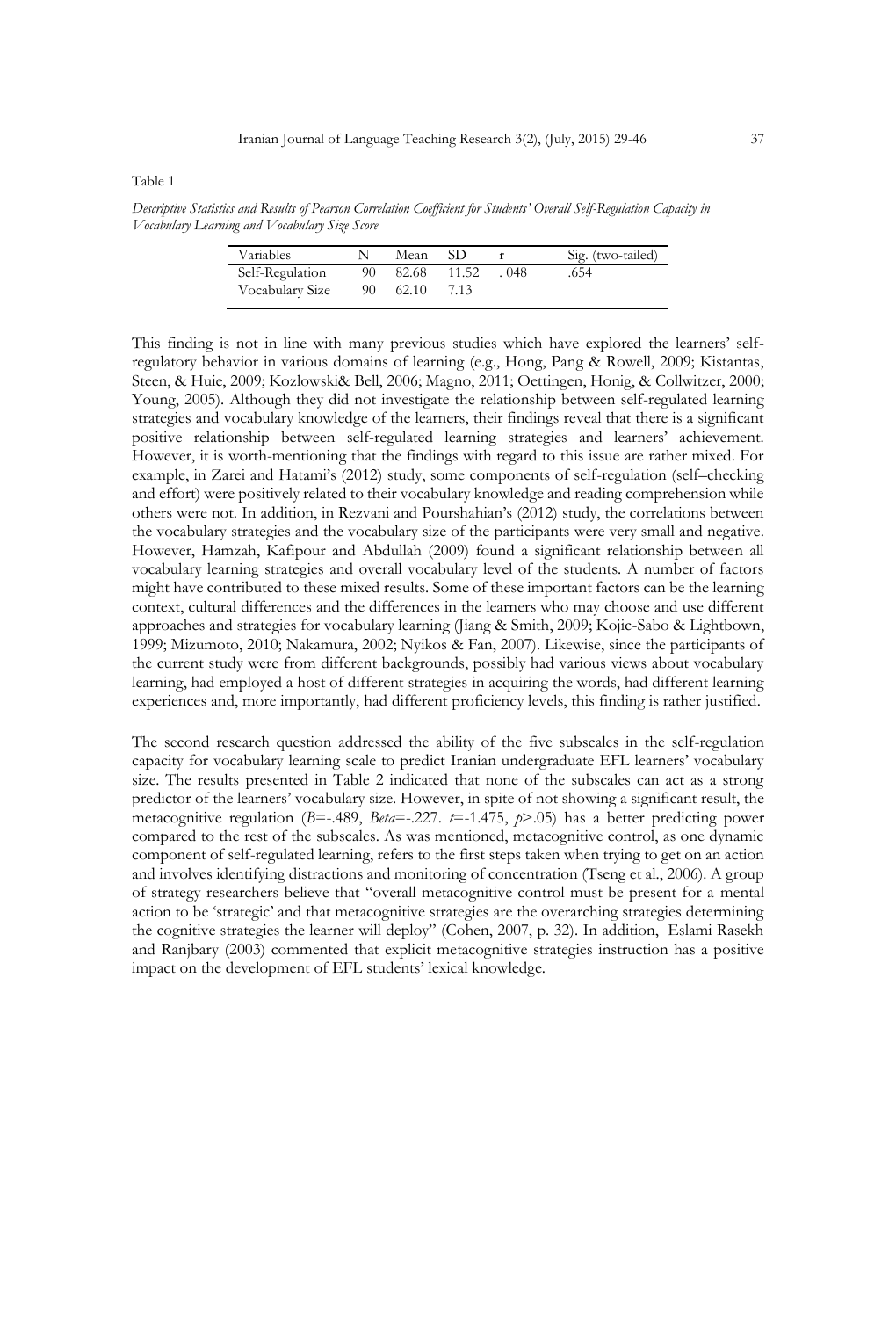| Model         | Unstandardized<br>Coefficients |               |         | Standardized<br>Coefficients |      | 95% Confidence<br>Interval for B |                | Correlations  |         | Collinearity<br><b>Statistics</b> |           |       |
|---------------|--------------------------------|---------------|---------|------------------------------|------|----------------------------------|----------------|---------------|---------|-----------------------------------|-----------|-------|
|               | B                              | Std.<br>Error | Beta    | t                            | Sig  | Lower<br>Bound                   | Upper<br>bound | Zero<br>Order | Partial | Part                              | Tolerance | VIF   |
| (Constant)    | 58.974                         | 5.795         |         | 10.24                        | .000 | 47.52                            | 70.42          |               |         |                                   |           |       |
| Station       | $-.140$                        | .341          | $-.065$ | $-.412$                      | .681 | $-.818$                          | .537           | $-.005$       | $-.045$ | $-.044$                           | .611      | 1.637 |
| Emotion       | .303                           | .332          | .121    | .913                         | .364 | $-.357$                          | .963           | .108          | .099    | .097                              | .648      | 1.543 |
| Environment   | .365                           | .381          | .135    | .957                         | .341 | $-.393$                          | 1.123          | .109          | .104    | .102                              | .571      | 1.750 |
| Commitment    | .248                           | .325          | .111    | .762                         | .448 | $-.399$                          | .895           | .053          | .081    | .081                              | .538      | 1.857 |
| Metacognitive | $-.489$                        | .322          | $-.227$ | $-1.475$                     | .144 | $-1.194$                         | .170           | $-.060$       | .159    | .157                              | .481      | 2.080 |

#### Table 2 *Coefficients of the Standard Multiple Regression*

However, since the number of participants in the present study was not large enough and multiple regression is highly sensitive to sample size, the fact that none of the subscales made a significant unique contribution to the prediction of learners' vocabulary size can be attributed to this issue. Evidence for support of this claim can come from Gu and Johnson's (1996) large-scale study in which 850 sophomore non-English majors participated in the study and it was found that there were significant positive correlations between the students' metacognitive strategies and their vocabulary size scores. In a multiple regression analysis, the metacognitive strategies also emerged as positive predictors of both general English proficiency and vocabulary size.

The third research question investigated whether there is a significant difference between the three experience groups (low, mid and high) in terms of their self-regulation capacity for vocabulary learning. As the descriptive statistics presented in Table 3 indicate, the low experience group which was comprised of freshmen students had a higher mean score in their self-regulation capacity (*M=85.03, SD=10.64*).

| Group | Number | Mean  | SD    |
|-------|--------|-------|-------|
| Low   | 30     | 85.03 | 10.64 |
| Mid   | 43     | 80.76 | 10.80 |
| High  | 17     | 83.41 | 14.33 |

| Table 3                                                                                                                 |  |  |
|-------------------------------------------------------------------------------------------------------------------------|--|--|
| Descriptive Statistics for Three Different Learning Experience Groups' Self-Regulation Capacity for Vocabulary Learning |  |  |

However, in order to see whether there is a statistically significant difference between these three groups of learners regarding their self-regulatory capacity for vocabulary learning, a one-way between group analysis of variance (ANOVA) was conducted to explore this issue (see Table 4). The results indicated that there is no significant difference between the mean scores of the groups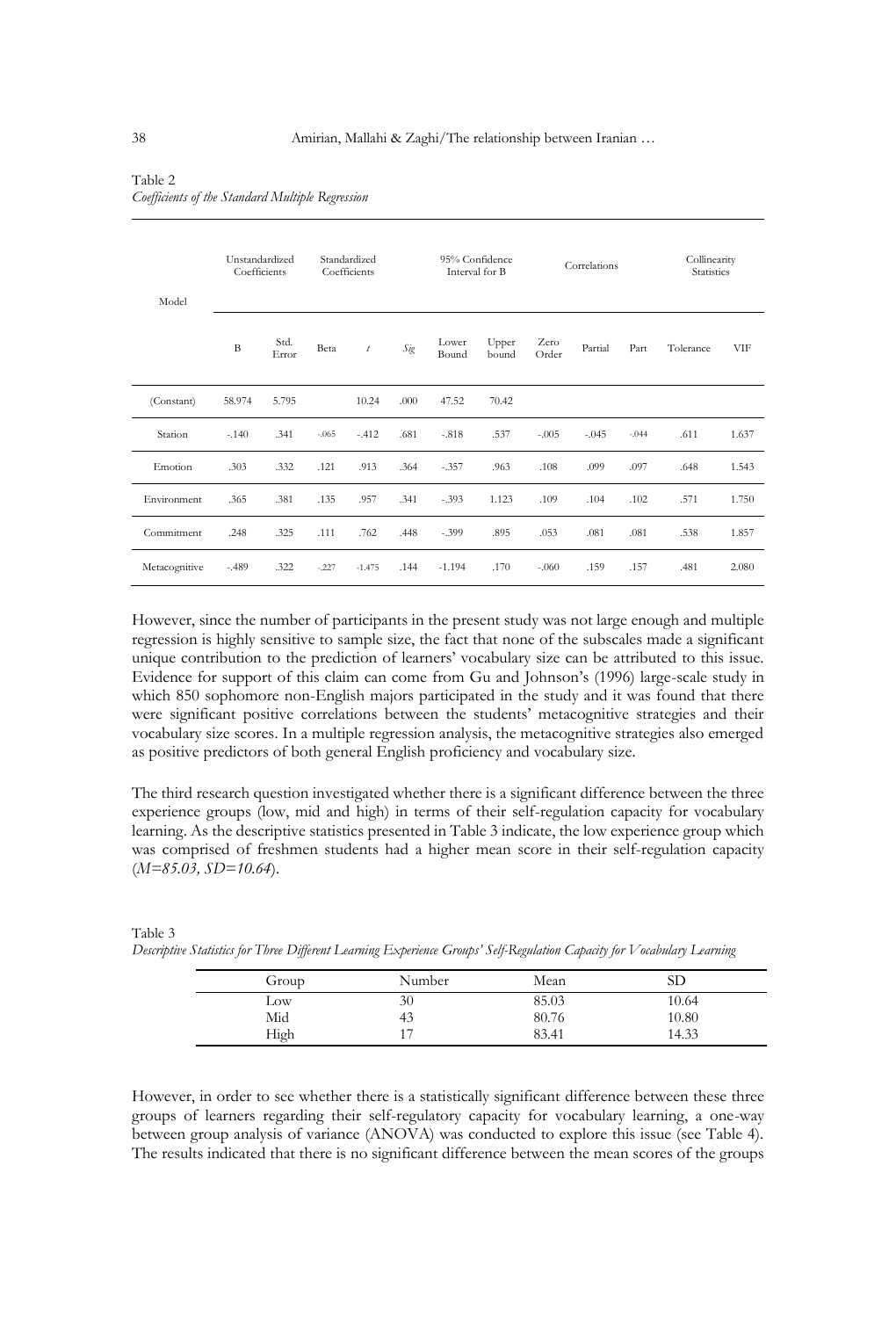(group 1=85.03, group 2=80.76 and group 3= 3.41) in terms of their self-regulation capacity ( $F(2, 1)$ *87) = 1.260, p=.289).*

*ANOVA Results for Three Different Learning Experience Groups' Self-Regulation Capacity for Vocabulary Learning*

Sum of Squares *df* Mean Square F *Sig*. Between Groups 332.530 2 666.265 1.260 .289 Within Groups 11478.759 87 131.940 Total 11811.289 89

Despite the fact that no significant difference was observed between the performances of the three different experience groups, the first year students' higher mean score compared to the other two groups on self-regulation capacity for vocabulary learning can be attributed to the *Study Skills* course they were passing at that semester which may have possibly led to their consciousness and use of strategies they have learnt. In addition, the importance of vocabulary at the time they were still passing general English courses such as conversation and reading comprehension can be another factor accounting for this higher performance. Therefore, contrary to the previous ideas which consider self-regulation a developable aptitude that is influenced by years of previous experience and instruction (Tseng & Schmitt, 2008; Winne, 1996), it can be hypothesized that the focused instruction on specific strategies and, hence, the students' awareness of different strategies can possibly affect their capacity for vocabulary learning and not the mere years of learning experience. However, in the self-regulation framework, the learners' own initiatives and actions are more important than the effects of direct instruction on their learning which may add to the difficulty of interpreting the results and any generalizations without considering the real causes should be made cautiously. Consequently, the use of more qualitative research methods such as conducting (in-depth) interviews could have provided more insights into the vocabulary learning behavior of the individual learners and, hence, would have enabled us to interpret the findings of the study with more confidence.

On the whole, since Iranian students are learning English as a foreign language, which brings with itself a new world of actions and thinking processes, and most of the instructions conducted in the classrooms are rather traditional and teacher-centered instead of an individualized and differentiated learning approach, expecting to find positive correlations between the learners' selfregulatory behavior, which is a highly self-initiated process, and their achievements in various domains of learning can be considered as an idealized objective. In fact, since these learners are highly dependent on teachers' guidance and hence are less self-directed in their learning process, some mediational strategies, modellings and supportive feedback must be performed and offered by the competent EFL instructors to inform the learners of the nature and applications of such generative activities and initiatives in their learning process. Therefore, "scaffolds, which support and guide learner's self-regulatory process, are necessary" (Lee, Lim, & Grabowski, 2010, p. 632) in empowering the learners and enhancing the quality of their learning.

#### **Conclusion and pedagogical implications**

Table 4

The present study attempted to primarily investigate the relationship between Iranian undergraduate EFL learners' self-regulation capacity for vocabulary learning and their vocabulary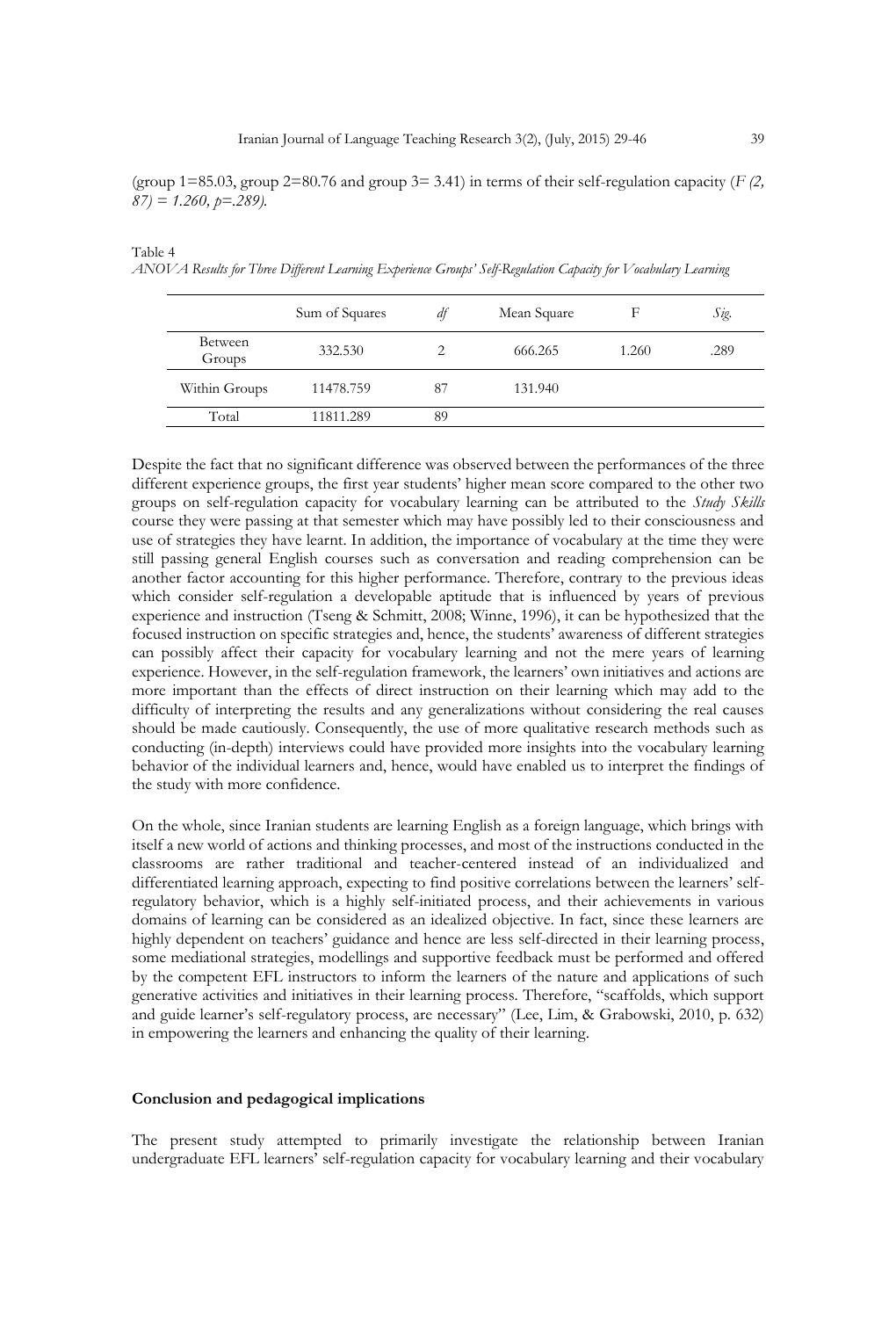size. The results of data analysis indicated no significant relationship between these two variables. Moreover, among the five subscales of self-regulation capacity none had a significant unique contribution to their vocabulary size. However, the metacognitive regulation had a better predicting power compared to the rest of the subscales. In addition, it was found that the students who felt a more immediate need for vocabulary learning, as required by the general English courses they were passing in the first year of studying English in an academic context, had a better self-regulatory capacity for vocabulary learning as revealed by their questionnaire responses. In fact, this finding was attributed to the direct instruction they had possibly received on such (vocabulary) learning strategies in their Study Skills courses. Therefore, due to the importance of such courses in empowering learners with appropriate strategies, more emphasis should be placed on the successful management of such courses and the instructional methods employed by the instructors. Creating more learner-centered pragmas which value the learners' agency and actions in various sociocultural learning contexts may also facilitate the learners' initiatives and their self-regulatory behaviors. Since the learners in different sociocultural contexts may have a variety of learning styles and needs and may employ strategies differently, which can lead to the improvement or undesirable failures in their efforts, the conscientious instructors must try to have a rather realistic initial appraisal of their learners and employ the most effective teaching practices which are capable of enhancing the extent of learners' investment in the learning process.

Moreover, given the fact that English has a very large lexicon and learners need to be equipped with enough vocabulary to cope, at least, with the requirements of reading authentic materials, they need to set a sustained program for vocabulary learning and should try to become more selfregulated in this regard. Accordingly, instead of providing direct instruction on specific strategies that might be useful for some purposes, teachers must try to develop this self-regulatory power in the learners because, as was stated, learners' creative effort and informed decisions in trying to improve their own learning are highly important. In fact, if teachers provide learners with the appropriate support and knowledge to become self-regulated, they can operate more independently and, hence, take more responsibility towards their own learning. Finally, since vocabulary learning and growth is strongly related to successful performance on other language skills, more emphasis is to be placed upon vocabulary learning in foreign or second language classrooms. Furthermore, due to the advances and applications of technology in online and hybrid courses for delivering language learning materials and teaching various language skills and components, more attention and research focus should be directed towards exploring the extent and nature of learners' selfregulatory behavior in such learning contexts.

#### **References**

- Bogaards, P. (2000). Testing L2 vocabulary knowledge at a high level: The case of the Euralex French Tests. *Applied Linguistics, 21*(4), 490–516.
- Celce-Murcia, M. (2001). *Teaching English as a second or foreign language* (3rd ed.). London: Heinle Heinle – Thomson Learning.
- Cohen, A. D. (2002). Preparing teachers for styles and strategies-based instruction. In V. Crew, C. Davison, & B. Mak (Eds.), *Reflecting on Language in Education*. Hong Kong: The Hong Kong Institute of Education.
- Cohen, A. D. (2007). Coming to terms with language learner strategies: Surveying the experts. In A. D. Cohen & E. Macaro (Eds.), *Language learner strategies: Thirty years of research and practice*  (pp. 29–45)*.* Oxford: Oxford University Press.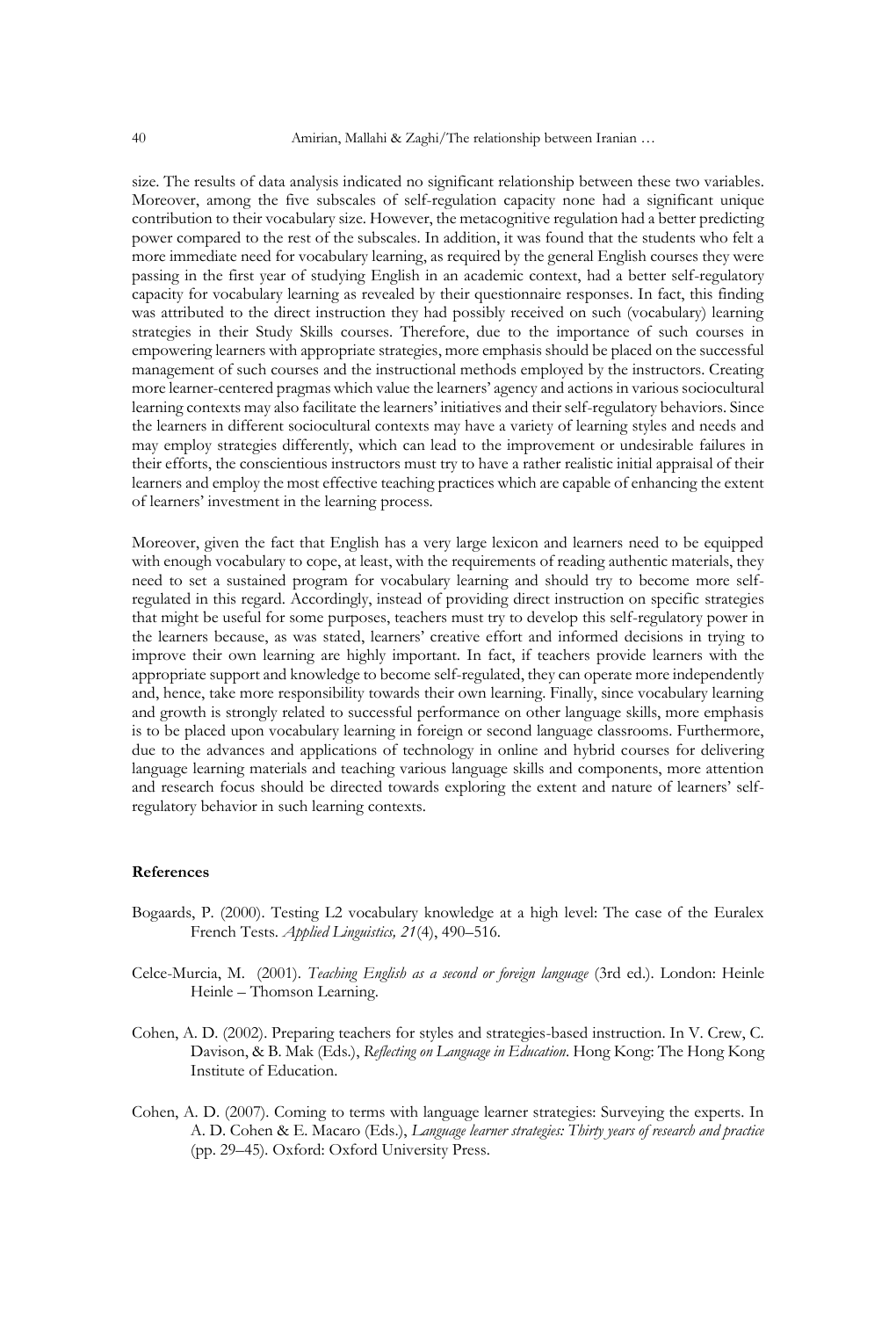Coxhead, A. (2006). *Essentials of teaching academic vocabulary*. Boston: Houghton Mifflin.

- DeCarrico, J.S. (2001). Vocabulary learning and teaching. In M. Celce-Murcia (Ed.), *Teaching English as a second or foreign language* (pp. 285-299). London: Heinle & Heinle Thomson Learning.
- Dörnyei, Z. (2001). *Motivational Strategies in the Language Classroom.* Cambridge: Cambridge University Press.
- Dörnyei, Z. (2005). *The psychology of the language learner: Individual differences in second language acquisition.* Mahwah, NJ: Lawrence Erlbaum.
- Dörnyei, Z., & Skehan, P. (2003). Individual differences in second language learning. In C. J. Doughty & M.H. Long (Eds.), *The handbook of second language acquisitio*n. Oxford: Blackwell.
- Duckworth, K., Akerman, R., MacGregor, A., Salter, E., & Vorhaus, J. (2009). *Self-regulated learning: A literature review.* London: Centre for Research on the Wider Benefits of Learning, Institute of Education.
- Ellis, R. (2008). *The study of second language acquisition (2nd ed.).* Oxford: Oxford University Press.
- Eslami Rsekh, Z. & Ranjbary, R. (2003). Metacognitive strategy training for vocabulary learning. *TESL-EJ, 7* (2), 48-54.
- Fan, M. Y. (2003). Frequency of use, perceived usefulness and actual usefulness of second language vocabulary strategies: A study of Hong Kong learners. *The Modern Language Journal, 87*, 222–241.
- Gu, Y. (2003). Fine brush and freehand: The vocabulary-learning art of two successful Chinese EFL learners. *TESOL Quarterly, 37*, 73–104.
- Gu, Y., & Johnson, R. K. (1996). Vocabulary learning strategies and language learning outcomes. *Language Learning, 46*, 643–679.
- Hamzah, M. S. G., Kafipour, R., & Abdullah, S. K. (2009). Vocabulary learning strategies of Iranian undergraduate EFL students and its relation to their vocabulary size. *European Journal of Social Sciences, 11*(1)*,* 39-50.
- Hardi, J. (2014). *Assessing young learners' strategic L2 vocabulary learning in the framework of self-regulation*. Unpublished doctoral dissertation, University of Szeged: Hungry.
- Heilman, M., Collins-Thompson, K., Callan, J., Eskenazi, M., Juffs, A., & Wilson, L. (2010). Personalization of reading passages improves vocabulary acquisition. *International Journal in Artificial Intelligence in Education, 20*(1), 73–98.
- Henriksen, B. (1999) Three dimensions of vocabulary development. *Studies in Second Language Acquisition,* 21, 303–317.
- Hirschel, R., & Fritz, E. (2013). Learning vocabulary: CALL program versus vocabulary notebook. *System, 41*(3), 639-653.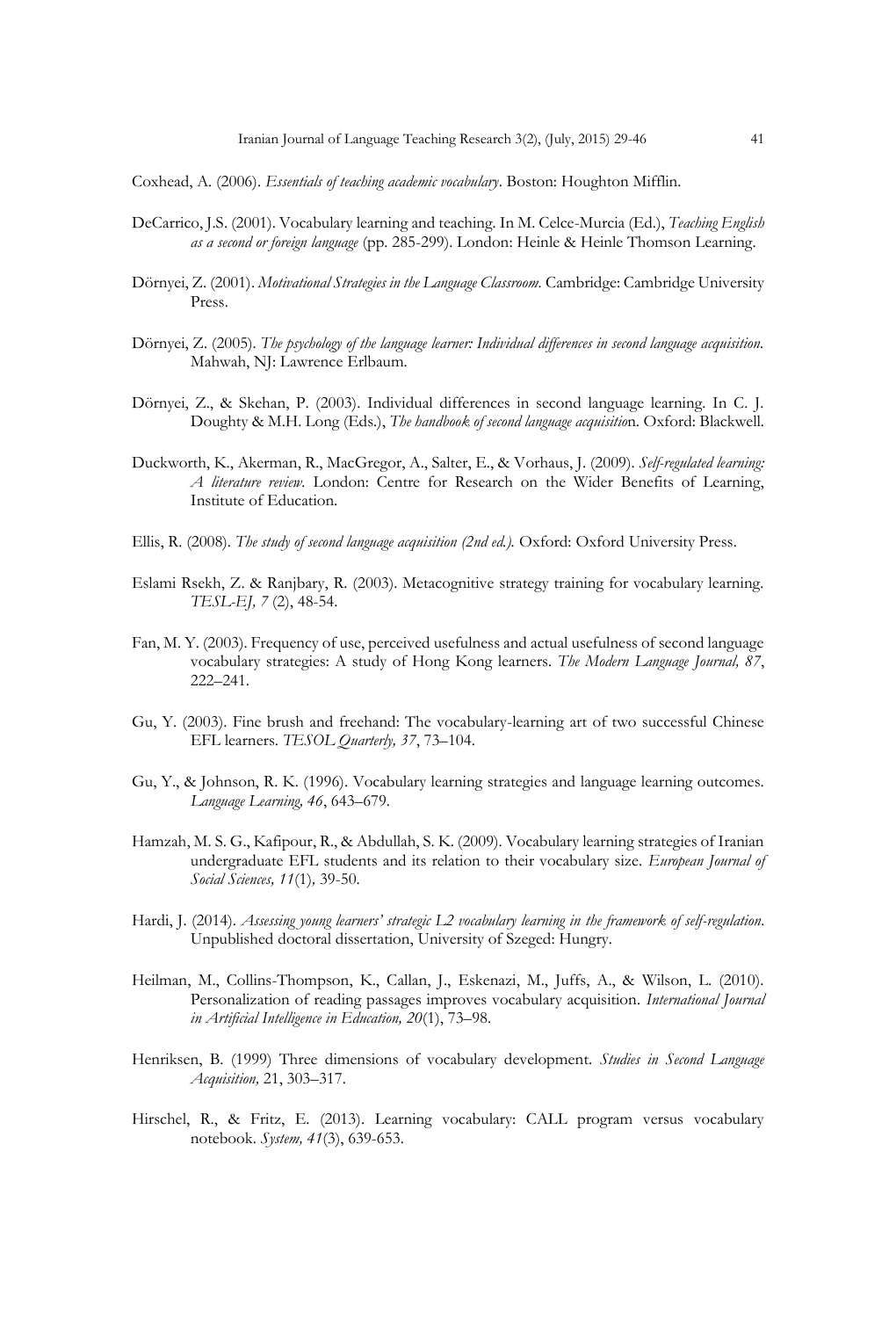- Hong, E., Peng, Y., & Rowell, L. L. (2009). Homework self-regulation: Grade, gender, and achievement-level differences. *Learning and Individual Differences*, *19*(2), 269–276.
- Hulstijn, J. H., Hollander, M., & Greidanus, T. (1996). Incidental vocabulary learning by advanced foreign language students: The influence of marginal glosses, dictionary use, and reoccurrence of unknown words. *The Modern Language Journal*, *80* (3), 327-339.
- Hunt, A., & Beglar, D. (2005). A Framework for Developing EFL Reading Vocabulary. *Reading in a Foreign language*, *17*(1), 23-59.
- Jiang, X., & Smith, R. (2009). Chinese learners' strategy use in historical perspective: A crossgenerational interview-based study*. System, 37,* 286–299.
- Juffs, A., & Friedline, B. E. (2014). Sociocultural influences on the use of a web-based tool for learning English vocabulary. *System, 42*, 48-59.
- Kafipour, R., Yazdi, M., Soori, A. & Shokrpour, N. (2011). Vocabulary levels and vocabulary learning strategies of Iranian undergraduate students. *Studies in Literature and Language, 3(3), 64-71.*
- Karami, H. (2012). The development and validation of a bilingual version of the vocabulary size test. *RELC Journal*, *43*(1), 53 –67.
- Kitsantas, A, Steen, S., & Huie, F. (2009). The role of self-regulated strategies and goal orientation in predicting achievement of elementary school children. *International Electronic Journal of Elementary Education*, *2*(1), 65-81.
- Kojic-Sabo, I., & Lightbown, P. M. (1999). Students' approaches to vocabulary learning and their relationship to success. *The Modern Language Journal, 83*, 176–192.
- Kozlowski, S. W., & Bell, B. S. (2006). Disentangling achievement orientation and goal setting: Effects on self-regulatory processes. *Journal of Applied Psychology*, *91*(4), 900-916.
- Lai, Y. L. (2005). *Teaching vocabulary learning strategies: Awareness, beliefs, and practices. A survey of Taiwanese EFL senior high school teachers*. Unpublished M A thesis. University of Essex, England.
- Lan, R., & Oxford, R. L. (2003). Language learning strategy profiles of elementary school students in Taiwan. *IRAL 41,* 339–379.
- Lawson, M. J., & Hogben, D. (1996). The vocabulary learning strategies of foreign language students. *Language Learning, 46*, 105–135.
- Lee, S. H., & Muncie, J. (2006). From receptive to productive: Improving ESL learners' use of vocabulary in a post reading composition task. *TESOL Quarterly, 40*, 295–320.
- Lee, H. W., Lim, K. Y., & Grabowski, B. L. (2010). Improving self-regulation, learning strategy use, and achievement with metacognitive feedback. *Educational Technology Research and Development*, *58*(6), 629-648.
- Ma ping, A., & Siraj. S. (2012). Exploring self-regulatory strategies for vocabulary learning among Chinese EFL learners. *Procedia - Social and Behavioral Sciences, 47*, 1211 – 1215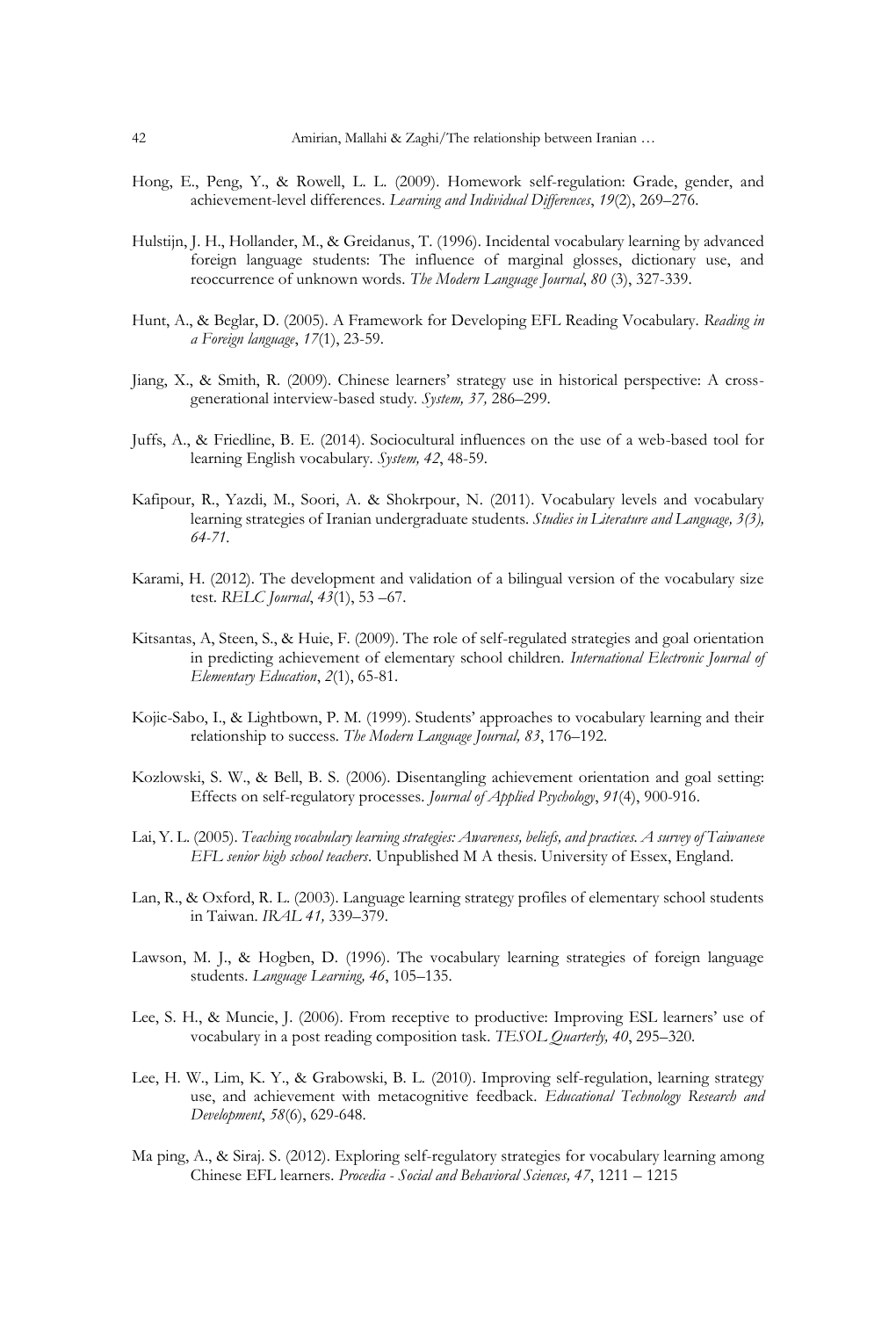- Ma, Q. (2013). Matching vocabulary learning process with learning outcome in L2 academic writing: An exploratory case study. *Linguistics and Education, 2,* 237– 246*.*
- Macaro, E. (2001). *Learning strategies in foreign and second language classrooms*. London: Continuum.
- MacIntyre, P. D. (1994). Toward a social psychological model of strategy use. *Foreign Language Annals, 27*, 185–95.
- Magno, C. (2011).The predictive validity of the academic self-regulated learning scale. *The international Journal of Educational Psychological Assessment, 9*(1), 48-56.
- Mizumoto, A. (2010). *Exploring the art of vocabulary learning strategies: A closer look at Japanese EFL university students.* Tokyo, Japan: Kinseido.
- Mizumoto, A. (2013). Enhancing self-efficacy in vocabulary learning: A self-regulated learning approach. *Vocabulary Learning and Instruction, 2* (1), 15-24.
- Nakamura, T. (2002). *Vocabulary learning strategies: The case of Japanese learners of English*. Kyoto, Japan: Koyo Shobo.
- Nation, P. (1990). *Teaching and learning vocabulary*. Boston, MA: Newbury House.
- Nation, P. (2001). *Learning vocabulary in another language*. Cambridge: Cambridge University Press.
- Nation, P. (2006). How large a vocabulary is needed for reading and listening? *The Canadian Modern Language Review, 63* (1), 59–82.
- Nation, P., & Beglar, D. (2007). A vocabulary size test. *The Language Teacher, 31*(7), 9-13.
- Nguyen, C., & Nation, P. (2011). A bilingual vocabulary size test of English for Vietnamese learners. *RELC Journal, 42*(1), 86-99.
- Nunan, D. (1997). Strategy training in the classroom: An empirical investigation. *RELC Journal, 28*, 56–81.
- Nunan, D. (2001). Syllabus design. In M. Celce-Murcia (Ed.), *Teaching English as a second or foreign language* (pp. 55-65). New York: Heinle & Heinle Thomson Learning.
- Nyikos, M., & Fan, M. (2007). A review of vocabulary learning strategies: Focus on language proficiency and learner voice. In A. Cohen, & E. Macaro (Eds.), *Language learner strategies: 30 years of research and practice* (pp. 251–273). Oxford, UK: University Press.
- O'Malley, J.M. & Chamot. A. U. (1990). *Learning strategies in second language acquisition*. New York: Cambridge University Press.
- Oettingen, G., Hönig, G., & Gollwitzer, P. M. (2000). Effective self-regulation of goal attainment. *International Journal of Educational Research*, *33*(7), 705–732.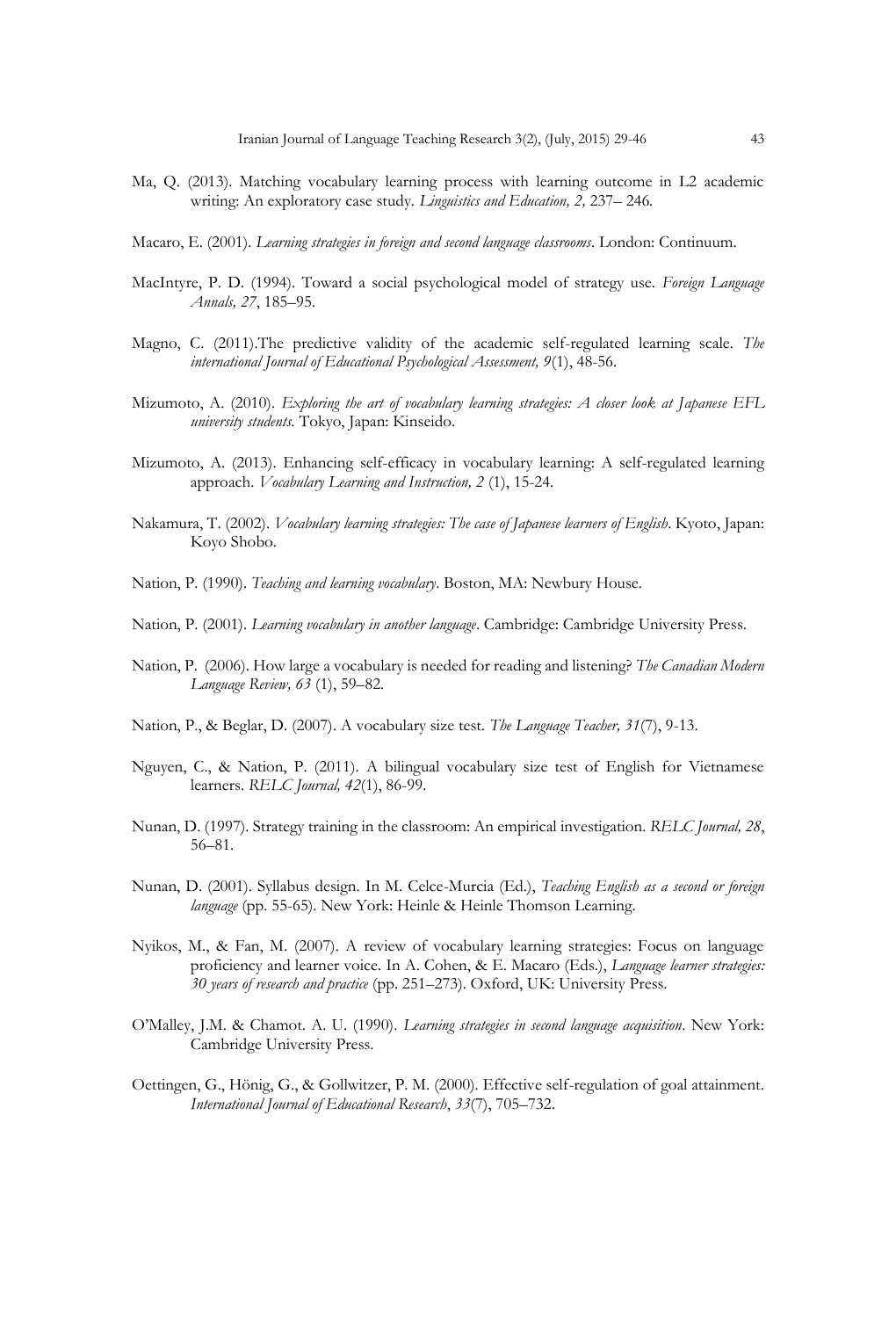- Oxford, R. L. (1990). *Language learning strategies: What every teacher should know*. New York: Newbury House/Harper & Row.
- Oxford, R. L. (1996). *Language learning strategies around the world: Cross-cultural perspectives.* Honolulu, HI: University of Hawaii Press.
- Paribakht, T. S., & Wesche, M. (1997). Vocabulary enhancement activities and reading for meaning in second language vocabulary acquisition. In J. Coady, & T. Huckin (Eds.), *Second language vocabulary acquisition: A rationale for pedagogy* (pp. 174–200). Cambridge: Cambridge University Press.
- Read, J. (2000). *Assessing vocabulary*. Cambridge: Cambridge University Press.
- Read, J., & Chapelle, C. A. (2001). A framework for second language vocabulary assessment. *Language Testing*, *18*(1), 1–32.
- Rezvani, S. A., & Pourshahian, B. (2012). Vocabulary learning strategies and vocabulary size of ELT students at EMU in Northern Cyprus. *English Language Teaching, 5* (4), 138-149.
- Richards, J. C., & Renandya, W. A. (2002). *Methodology in language teaching: An anthology of current practice.* New York: Cambridge University Press.
- Rubin, J. (1975). What the 'Good Language Learner' can teach us. *TESOL Quarterly*, *9*(1), 41-51.
- Sarani, A., & Kafipour, R. (2008). The study of language learning strategies use by Turkish and Kurdish EFL university students. *Language Forum*, *34*(2), 173-188.
- Schmitt, N. (1997). Vocabulary learning strategies. In N. Schmitt, & M. McCarthy (Eds.), *Vocabulary: Description, acquisition and pedagogy* (pp. 199–227).Cambridge: Cambridge University Press.
- Schmitt, N. (2000). *Vocabulary in language teaching*. Cambridge: Cambridge University Press.
- Schmitt, N. (2010). *Researching vocabulary: A vocabulary research manual*. London: Palgrave Macmillan.
- Singleton, D, (1999). *Exploring the second language mental lexicon*. Cambridge: Cambridge University Press.
- Stern, H. H. (1975). What can we learn from the good language learner? *The Canadian Modern Language Review*, *31*(4), 304-318.
- Swan, M. (2002). Seven bad reasons for teaching grammar and two good ones. In J. C. Richards, & W. A. Renandya (Eds.), *Methodology in language teaching: An anthology of current practice* (pp. 148-152). Cambridge: Cambridge University Press.
- Tseng, W. T., Dörnyei, Z., & Schmitt, N. (2006). A new approach to assessing strategic learning: The case of self-regulation in vocabulary acquisition. *Applied Linguistics*, *27*(1), 78-102.
- Tseng, W., & Schmitt, N. (2008). Towards a model of motivated vocabulary learning: A structural equation modeling approach. *Language Learning, 58* (2), 357–400.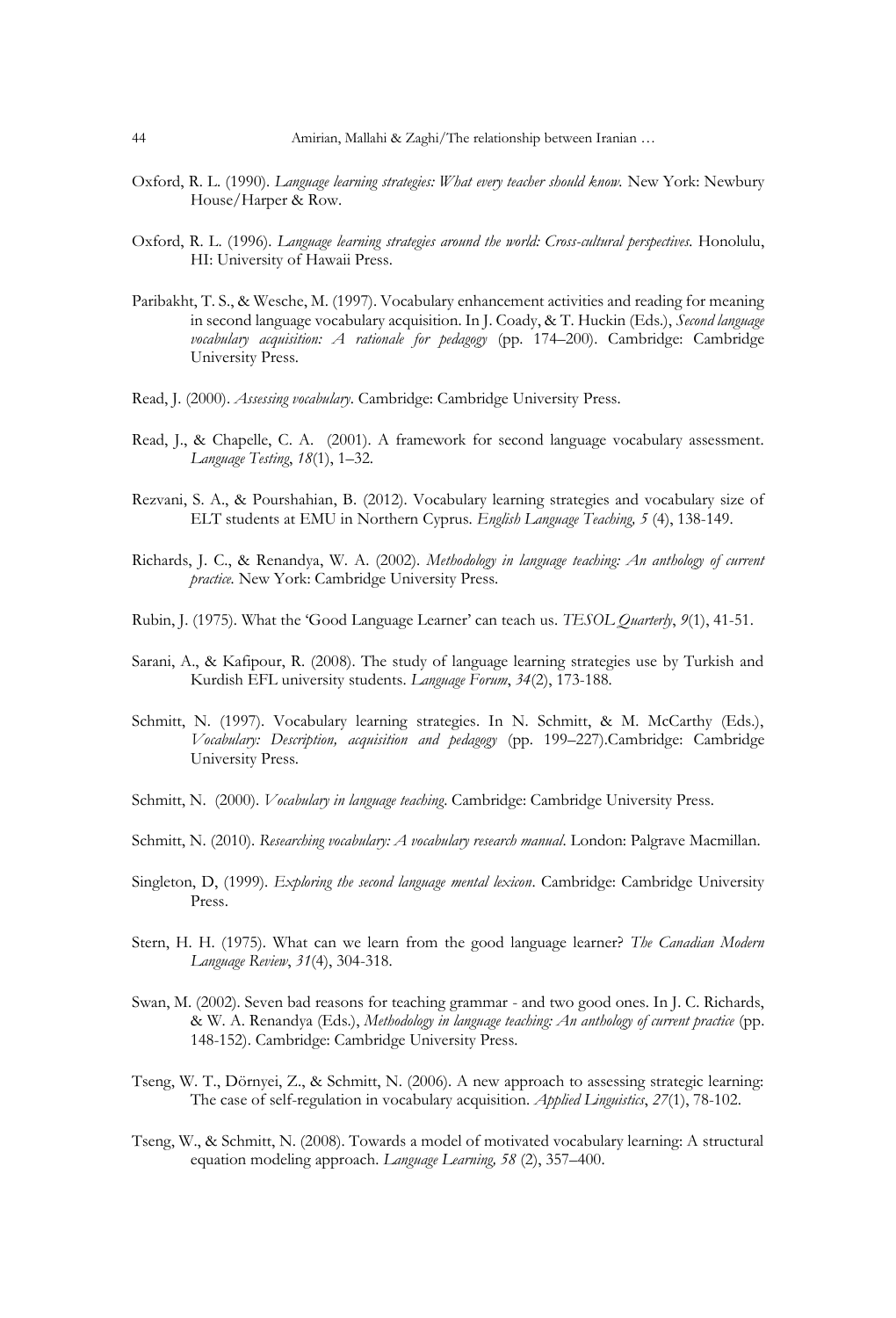- Wen, Q., & Johnson, R. K. (1997). Second language learner variables and English achievement: A study of tertiary level English majors in China. *Applied Linguistics, 18*(1), 27-48. http://dx.doi.org/10.1093/applin/18.1.27
- Winne, P. H. (1996). A metacognitive view of individual differences in self-regulated learning. *Learning and Individual Differences*, *8*(4), 327-353.
- Young, M. R. (2005). The motivational effects of the classroom environment in facilitating selfregulated learning. *Journal of Marketing Education*, *27*(1), 25–40.
- Zarei, A. A., & Hatami, G. (2012). On the relationship between self-regulated learning components and L2 vocabulary knowledge and reading comprehension. *Theory and Practice in Language Studies*, *2*(9), 1939-1944.
- Zarafshan, M. (2002). *Effects of attitude and motivation on the use of language learning strategies of Iranian EFL university students*. Unpublished MA Thesis. Shiraz Azad University, Iran.
- Zhang, P. (2001). Study on MA basic English and professional English vocabulary learning strategies. *Foreign Language Teaching and Research, 6*, 442-449.
- Zimmerman, B. J., & Bandura, A. (1994). Impact of self-regulatory influences on writing course attainment. *American Educational Research Journal, 31*(4), 845- 862.
- Zimmerman, B. J., & Schunk, D. H. (Eds.). (2001). *Self-regulated learning and academic achievement: Theoretical perspectives*. London: Lawrence Erlbaum Associates, Inc.

**Seyyed Mohammad Reza Amirian** got his PhD in TEFL from the University of Tehran. Currently, he is teaching undergraduate and graduate courses at Hakim Sabzevari University. He has published several articles and books and presented in many conferences. His research interest includes test bias and fairness, dynamic assessment, teaching and testing language skills, vocabulary assessment and ESP.

**Omid Mallahi** is a PhD student of TEFL at Hakim Sabzevari University, Iran. He has received his BA and MA degrees from Shiraz University. Currently, he is teaching general English courses at Hakim Sabzevari University. His research interests include EFL writing, dynamic assessment, sociocultural theory and individual differences.

**Damoon Zaghi** is a lecturer of TEFL at Mazandaran University of Science and Technology. He graduated from Allameh Tabatabee University in 2008 and has been teaching courses such as linguistics, contrastive linguistics, writing and grammar, etc. since then. He has had papers at various national and international conferences. He has been the conference chair of The First Conference on Practical Trends in Foreign Language Studies. His research interests are psycholinguistics, UG in second language acquisition, grammatical analyses, contrastive studies, writing and rhetoric.